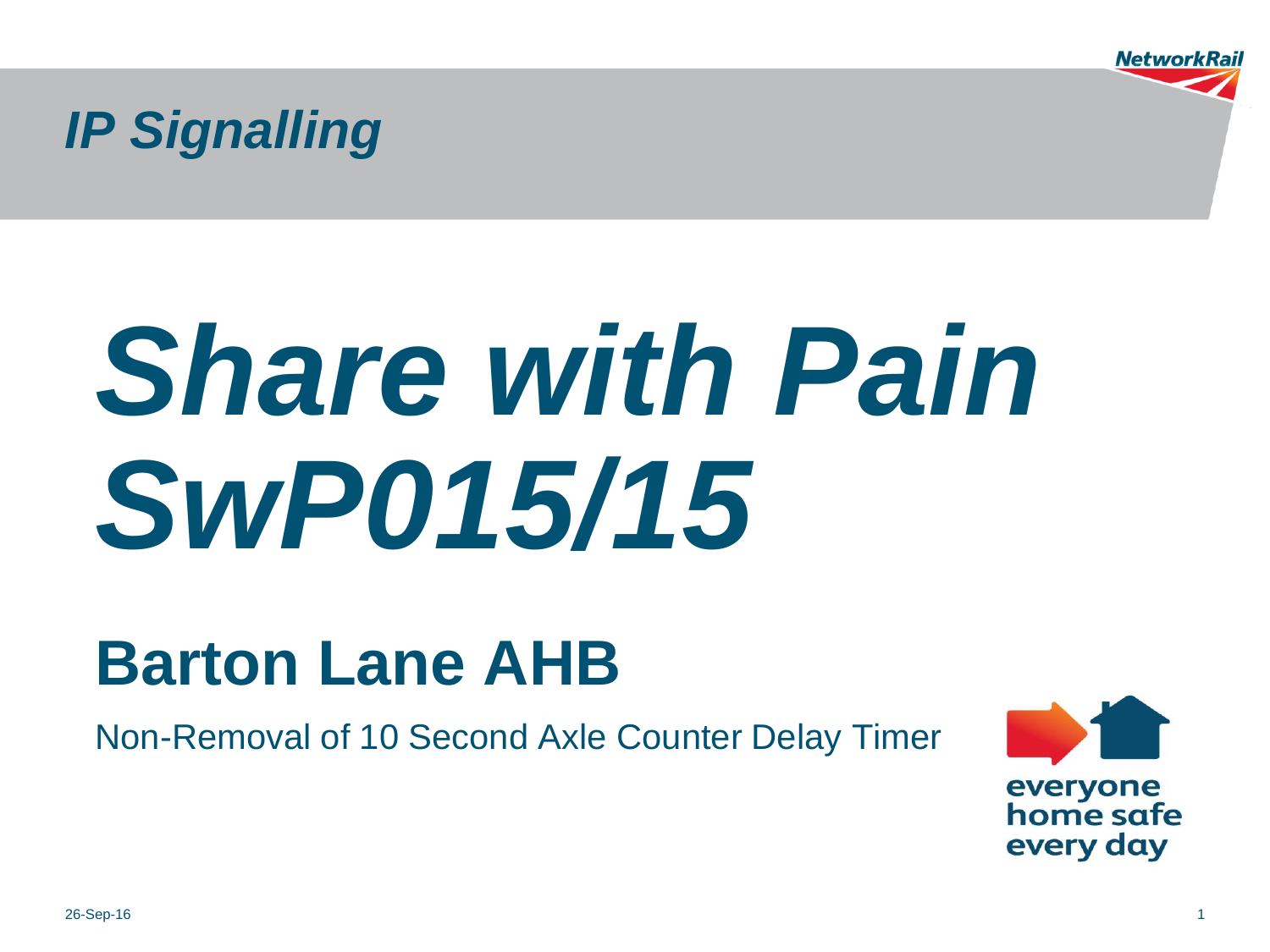### *Background*

- The scope of Nottingham Station Area Re-signalling (NSAR) project was to renew the life expired signalling equipment in the Trent PSB, and transfer control to East Midlands Control Centre(EMCC). NSAR has fringes to several areas, including Attenborough SSI.
- Barton Lane AHBC was already controlled by Attenborough SSI, which became a fringe to the new NSAR's Smartlock interlocking (Beeston Virtual Interlocking - VIXL) on the Nottingham Main lines.
- The incident was first reported on 13<sup>th</sup> January 2014, but the section was commissioned on 22<sup>nd</sup> July 2013.

**Networkl**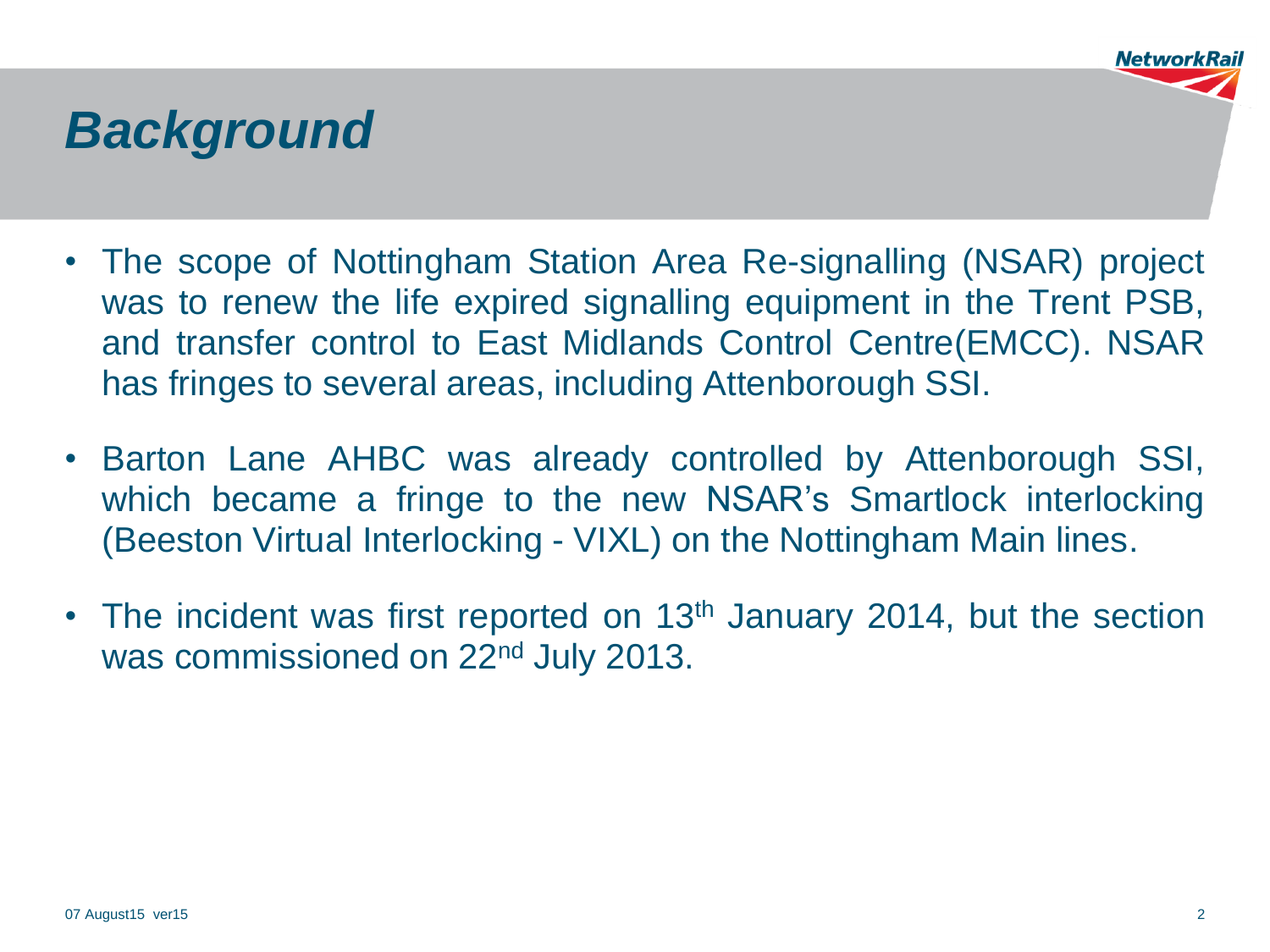### *Incident*

- A situation occurred at Barton Lane AHB level crossing when a train arrived at the crossing less than 27 seconds after the amber lights of the crossing's road traffic light signals were initially illuminated.
- Whilst the crossing was still closed before the train arrived at the crossing, the correct time sequence had not been achieved.

**NetworkR**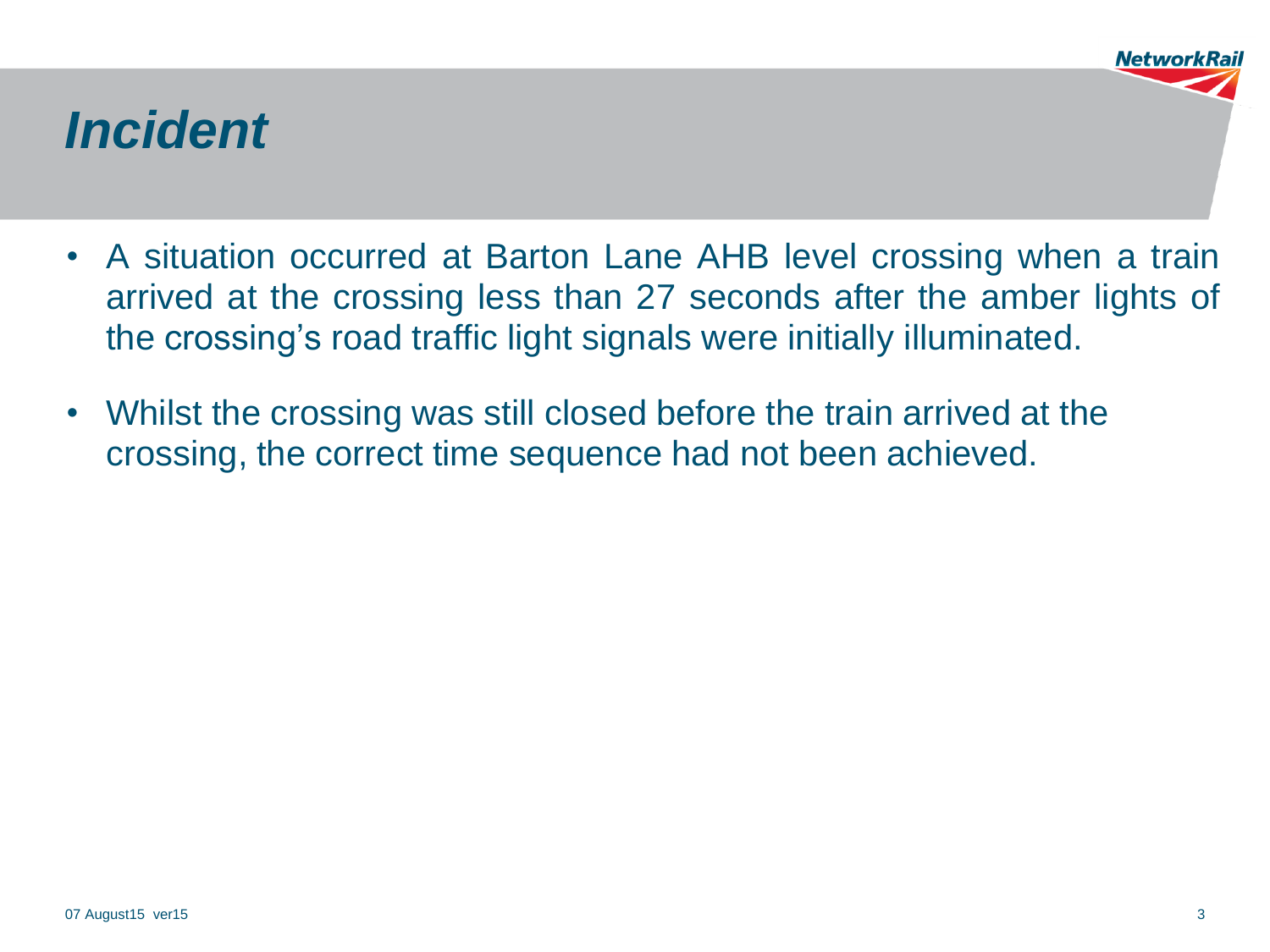

### *Strike in arrangements*

- The existing Barton Lane AHBC Strike-In functionality was provided by axle counter inputs and SSI data constructs, and **not** by relays locally.
- Under the NSAR project, 'PLD' Axle counter detection head was re-positioned closer to Barton Lane AHBC; previously it was further away from the crossing than the theoretical Strike-In Point.
- Following that move. the crossing "non-stopping" activation should therefore have commenced as soon as the track section 'PLD' became occupied (initiation).
- The Scheme Plan showed the position of the Strike-In in 'Black', albeit with some 'Green' text relating to the previous time delay. Hence it did depict the required alteration, but in a manner which was not particularly clear or obvious.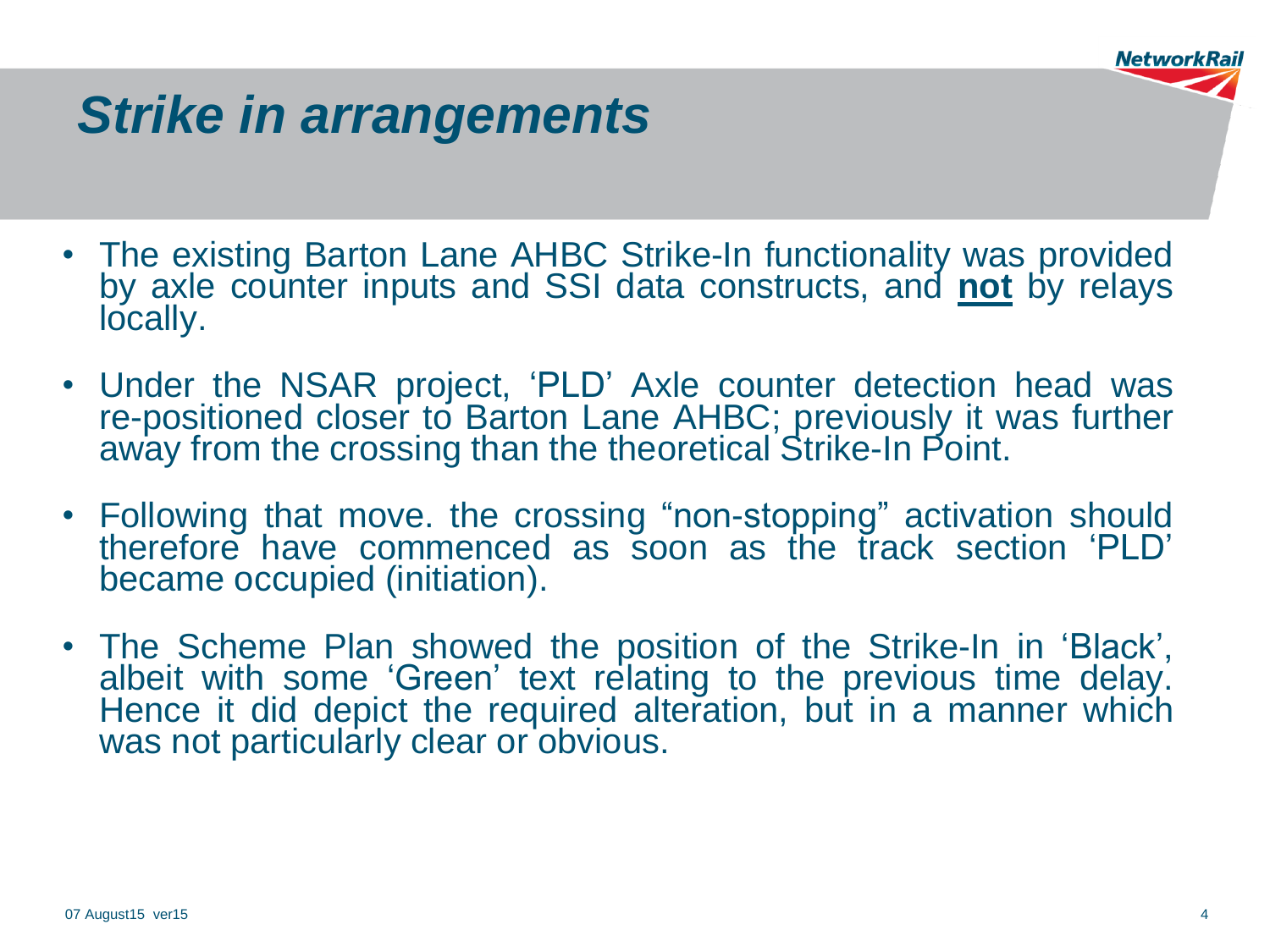### *Cause*

• Re-positioning 'PLD' axle counter detector head caused 'PLD' track section to be shortened. An existing 10 second timer in the Attenborough SSI previously required to inhibit the crossing until the actual SIP had been reached was no longer required, but that timer was **not** removed from the SSI data constructs.

Refer to Figure 1 for details of the signalling layout

**NetworkF**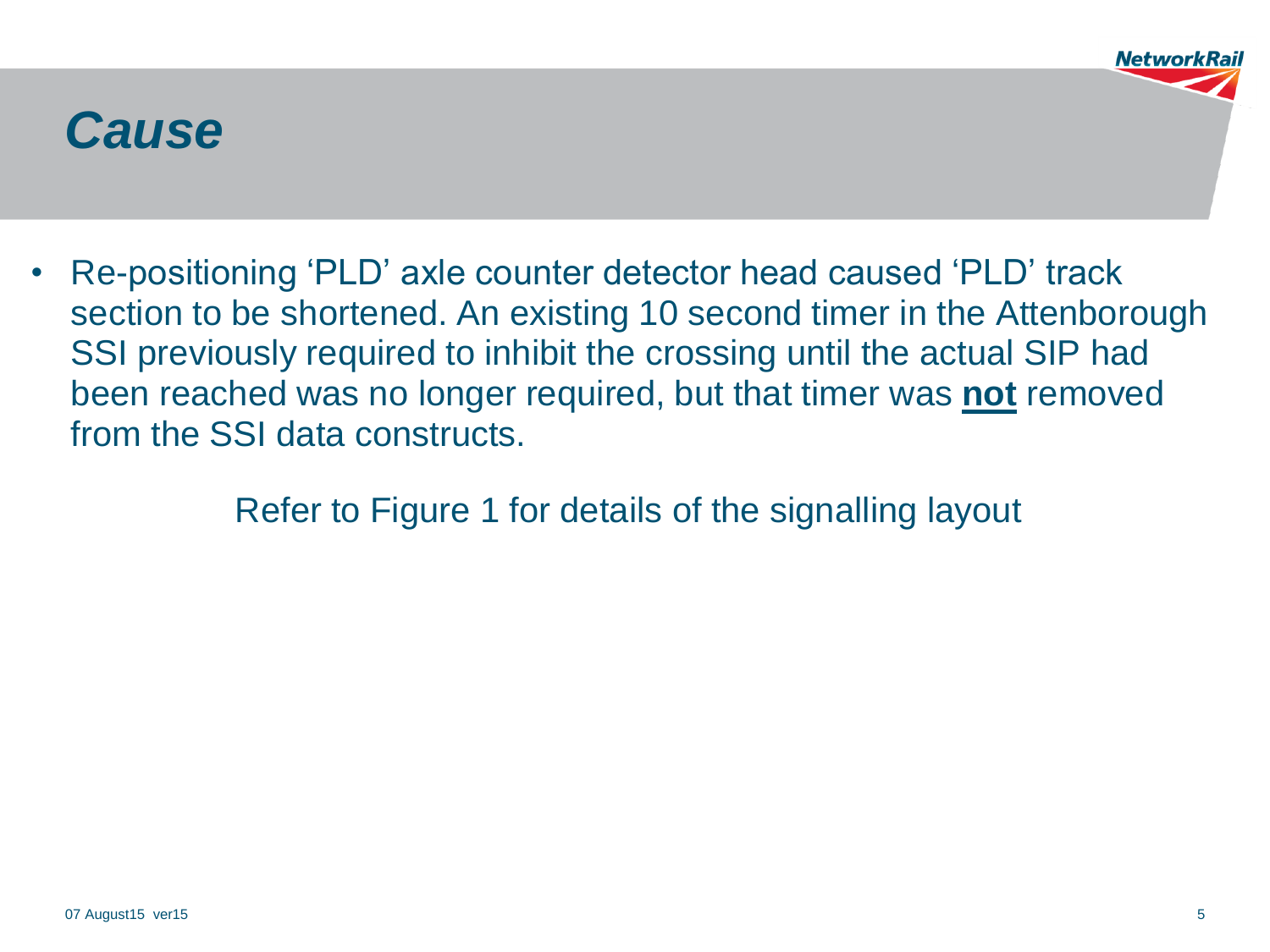## *Site configuration – Figure 1*



**NetworkRail**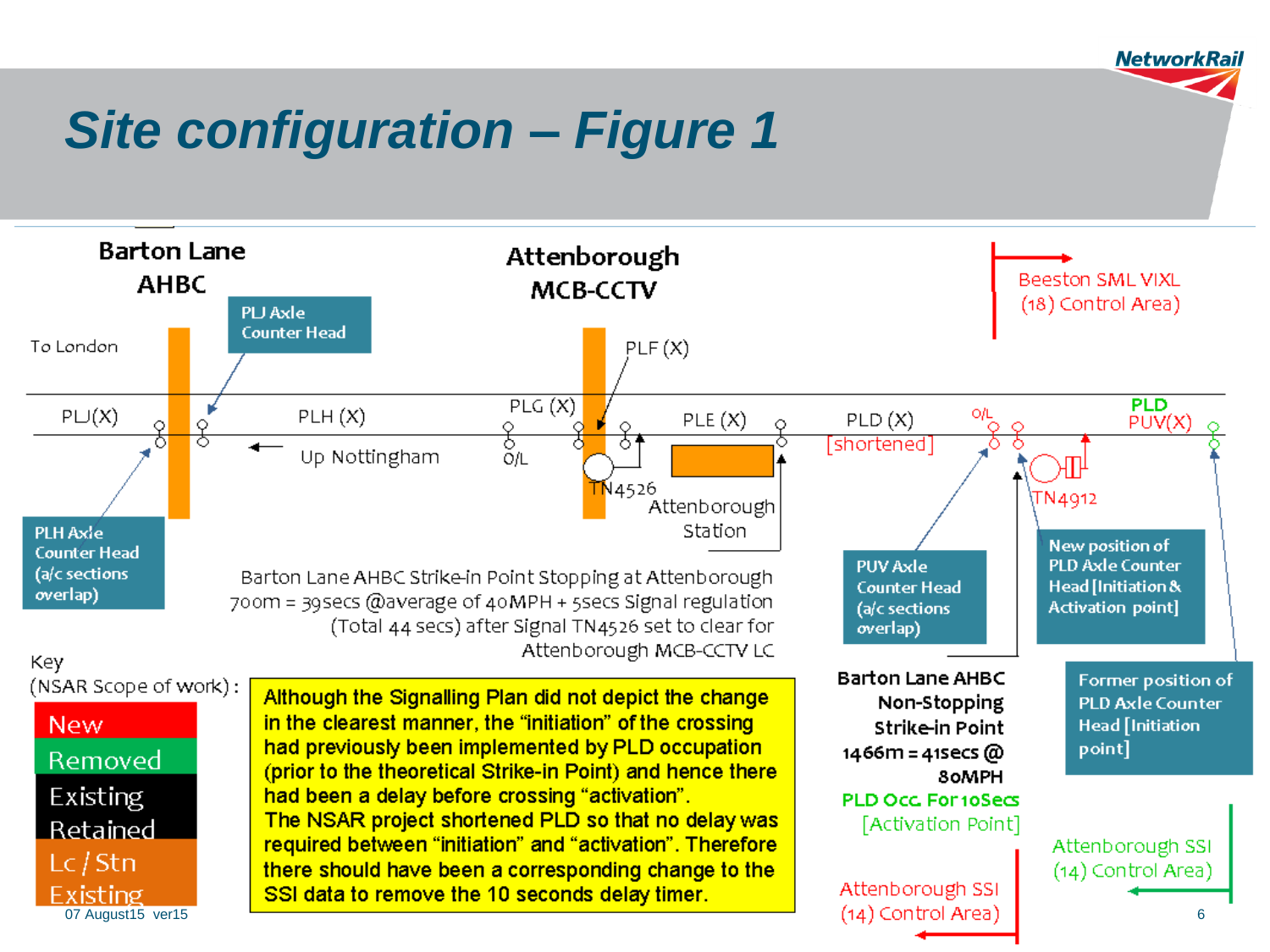

### *Lessons Learnt*

- **LL1** Project delivery documentation did not specify a full and complete scope of work at the fringes; level crossings outside of the geographic limits of the re-signalling area were not included in the majority of the GRIP Stage 5 specifications, despite having been identified at GRIP Stage 4.
- **LL2** 'Out of Sequence' working practices were applied without fully understanding all of the risks; initial production check & 'Set to Work' of the SSI data had been carried out using 'draft' (unchecked) copies of Control Tables and not revisited when these were subsequently amended and issued.
- **LL3** SSI data checking & testing processes did not identify the continued existence of the now redundant data; the data checking process must always apply signalling processes.
- **LL4** Principles testers made an incorrect assumption about the operation of the level crossing, not realising that the AHBC initiation was carried out in SSI data (an approach which is currently **not** to be implemented).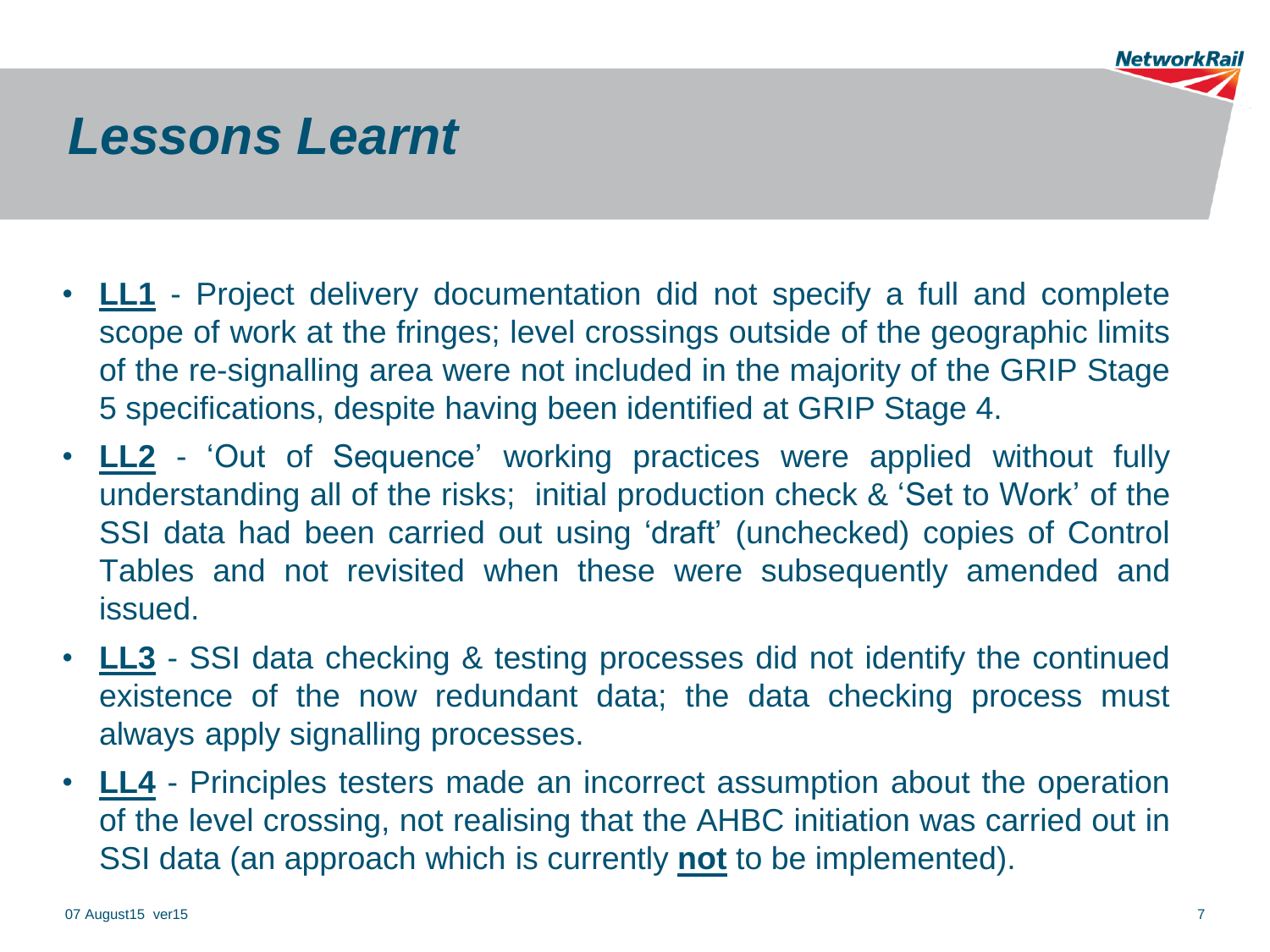### *Actions taken – Recommendations (1)*

- The scope of the Project's fringe interfaces between the new and existing signalling to be fully understood and appreciated before commencing detailed design and testing activities. {Refer to **LL1**}
	- Project Design Review process to focus on permanent and temporary fringes,
	- Design Mangers and Testing Managers to ensure staff are aware of fringe interface requirements.
- CEMs shall be reminded that they are accountable for all design and / or construction as applicable to the specified works; specifically its ability to **integrate with all other design**, construction and existing infrastructure, and its compliance with all applicable standards, legislation, Contract requirements and specifications.{Refer to **LL1**}
- Design Managers to control and review all signalling related 'out of sequence' working and to ensure that all risks are comprehensively assessed in instances where non-sequential working is absolutely necessary. {Refer to **LL2**}
- Where Signalling Scheme Plans designs identify changes to existing layouts using red and green colouring techniques, the change should be depicted as a complete removal of the control in 'Green' and the revised control shown fully in 'Red'. This shall ensure requirements are clearly specified on the plans. {Refer to **LL3**}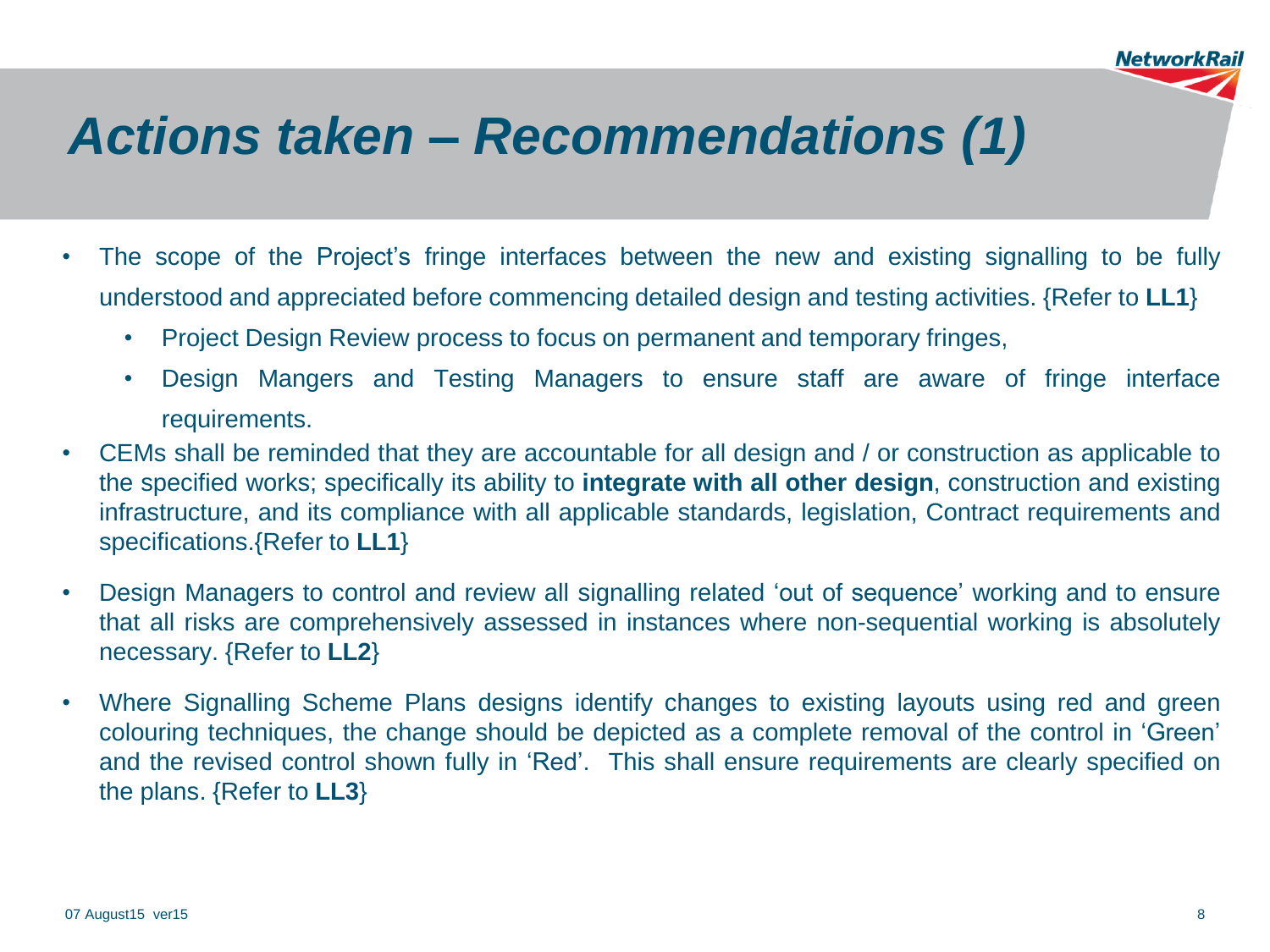

### *Actions taken – Recommendations (2)*

- Suppliers and Network Rail design offices to develop data checking courses / learning pathways. The intent is to advise data checkers about the most appropriate and effective data checking techniques. {Refer to **LL3**}
- Designers shall ensure that where controls are shown to be recovered in green on control tables, the testers attention is drawn to the alteration (which might not otherwise be apparent) on the equivalent red sheet by the application of special colouring e.g. boxing or underlining as detailed in TI148, to the remaining controls associated with that function which have not changed but are 'rearranged'. {Refer to **LL3**}
- Testers shall always raise a test log when a technical issue / query / problem has been identified. The testing process must **not** rely on e-mails and / or verbal communication to close-out any tester raised question. {Refer to **LL4**}
- Testing Managers to develop a process to cope with the removal of controls when they are specified on a Control Table's 'Green' sheet when the 'Two Sheet' colouring method is applied during principles testing. {Refer to **LL3**}
- Testing Managers to define a Principles Tester's limits of responsibility when multiple testers are involved in the testing of a single interlocking, for example when LC principles testing and signalling principles testing is carried out by different personnel. {Refer to **LL3**}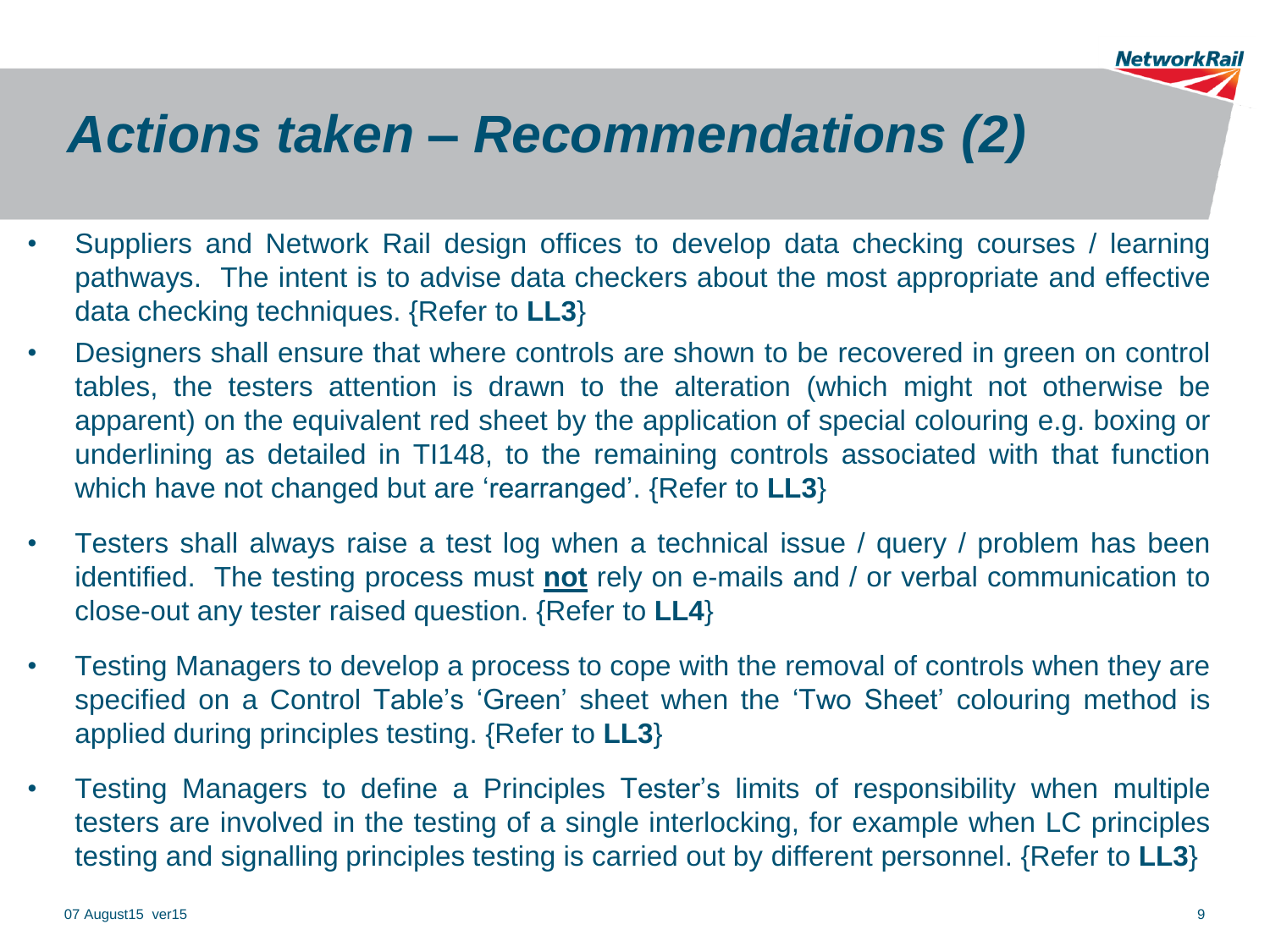

# *Additional Information (1)*

- The following slides provide a selection of 'technical' design details which were referenced during SSL's Incident Investigation. This information is the form of extracts taken from the source document covering the following:
	- Area of the work,
	- Signalling Scheme Plans,
	- Control Tables (Red and Green Sheets),
	- SSI data.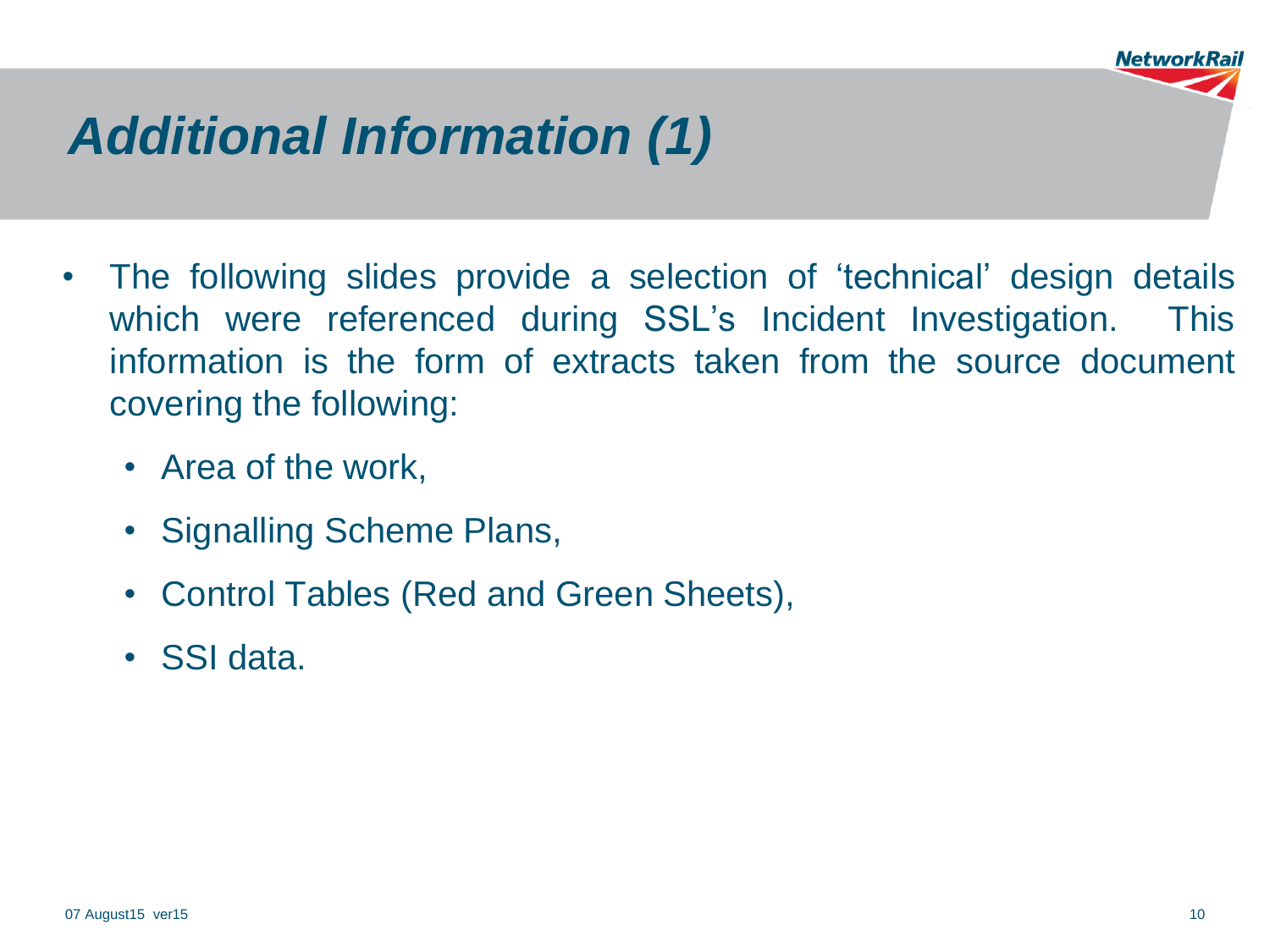# *Additional Information (2) – Layout Details*



07 August15 ver15 11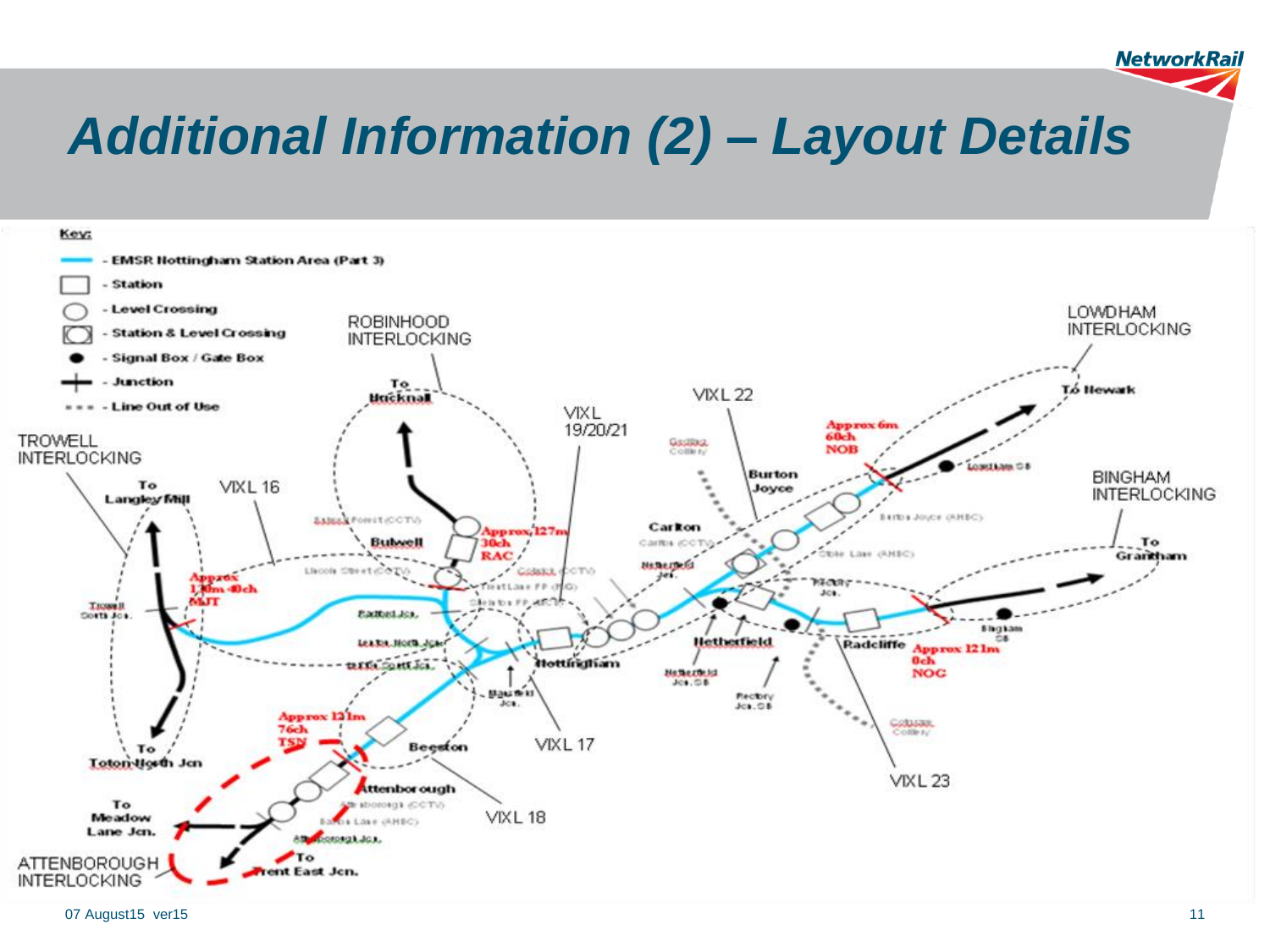### *Additional Information (3) – Scheme Plan Layout*

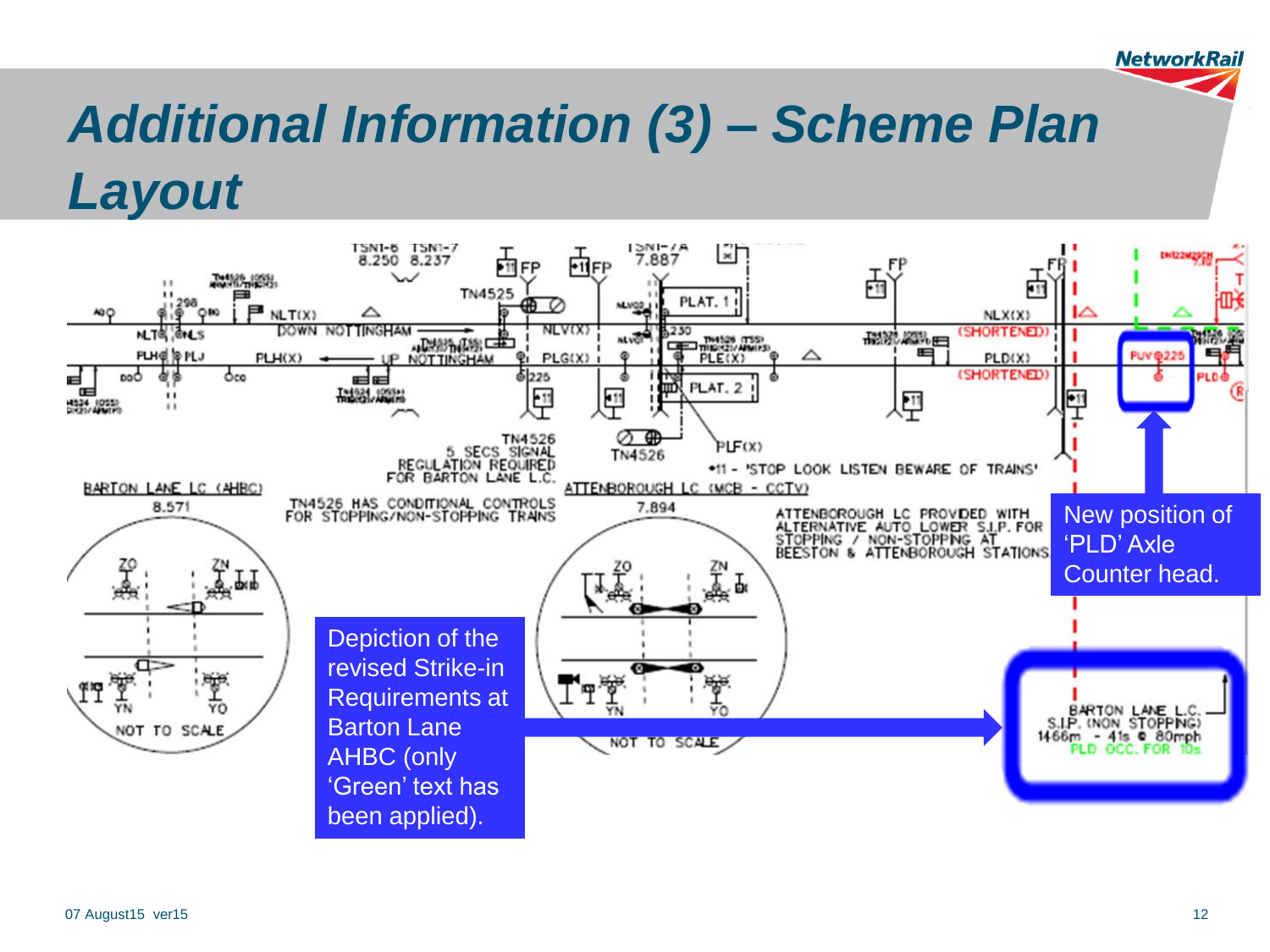13

## *Additional Information (4) – 'Red' Control Table*

The amendment to Barton Lane AHBC Controls was specified on both the scheme plan and the first version of signed off Attenborough Control Tables.

'Red' Sheet uses black text to denote the removal of the 10 seconds 'PLD' timer, i.e. neither red text nor a red box has been provided

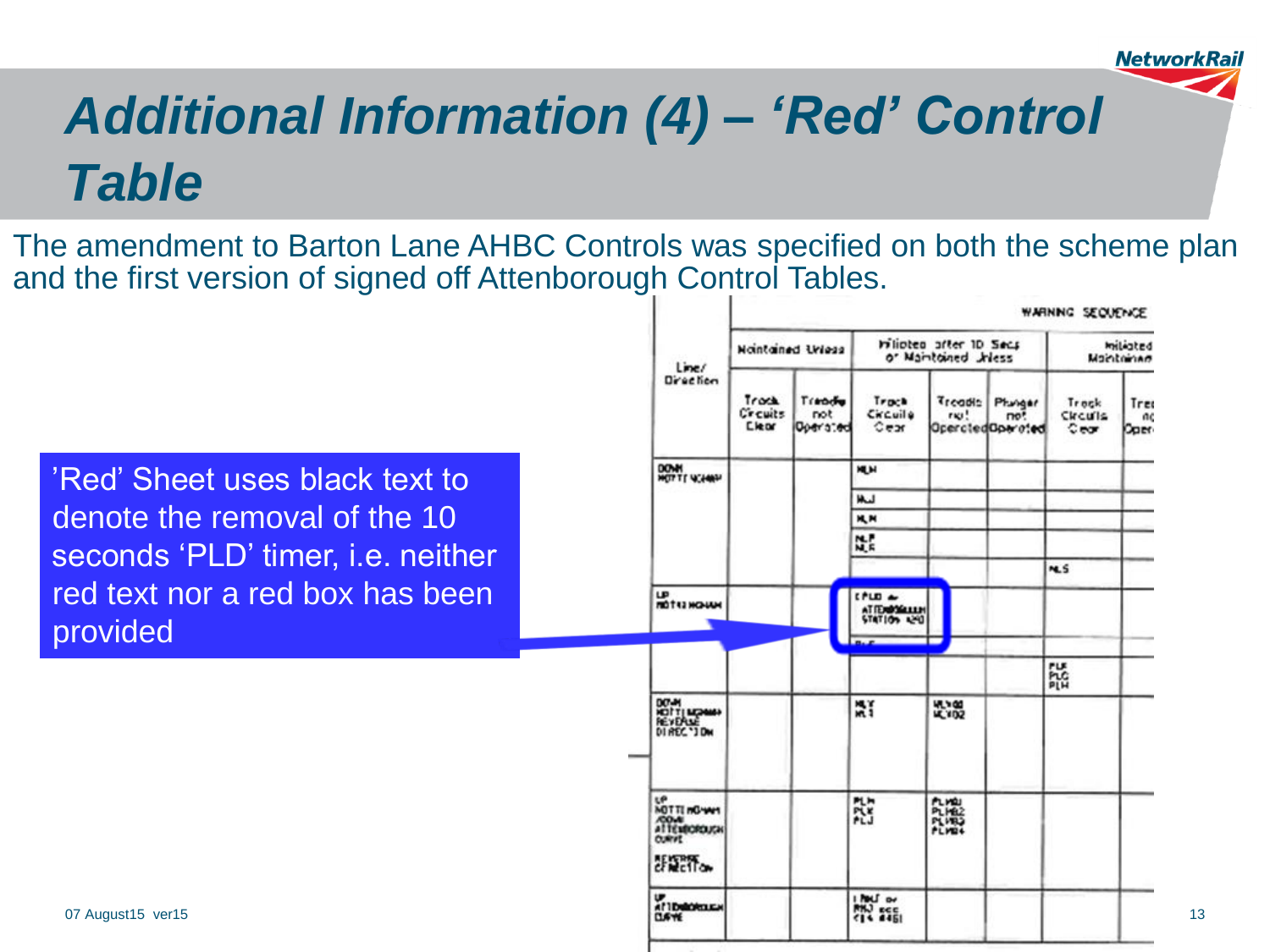## *Additional Information (5) – 'Green' Control Table*

'Green' Sheet shows the removal of the 10 seconds 'PLD' timer. Principles testers concentrated on the associated 'red' sheet and took little cogniscence of the green Control Tables which were in a separate book.

| Lime/<br>Dir ection                                                                            | <b>PARTHYS SEQUENCE</b>    |                           |                                                      |                                           |                      |                              |                 |
|------------------------------------------------------------------------------------------------|----------------------------|---------------------------|------------------------------------------------------|-------------------------------------------|----------------------|------------------------------|-----------------|
|                                                                                                | Montained Unless           |                           | Initiated after 10 Secs<br>or Montained Unless       |                                           |                      | <b>Iniciate</b><br>klantaine |                 |
|                                                                                                | Trock<br>Circuits<br>Chech | Treade<br>not<br>Operated | Track<br>Clecuits<br>Clear                           | Treade<br>001<br><b>Operated Operated</b> | Pamger<br><b>HOL</b> | Track.<br>Circuits<br>Clear  | 7.,<br>r<br>Ope |
| <b>SYTTINGHAM</b>                                                                              |                            |                           | <b>u</b>                                             |                                           |                      |                              |                 |
|                                                                                                |                            |                           | NJ.J                                                 |                                           |                      |                              |                 |
|                                                                                                |                            |                           | <b>M.H</b>                                           |                                           |                      |                              |                 |
|                                                                                                |                            |                           | <b>NLP</b><br><b>NLR</b>                             |                                           |                      |                              |                 |
|                                                                                                |                            |                           |                                                      |                                           |                      | <b>MLE</b>                   |                 |
| <b>UP</b><br>HOTTE HOMA                                                                        |                            |                           | <b>NO CI</b><br>نه ددد.<br>E161<br>ATTEMPORTAL<br>a. |                                           |                      |                              |                 |
|                                                                                                |                            |                           | <b>FLE</b>                                           |                                           |                      |                              |                 |
|                                                                                                |                            |                           |                                                      |                                           |                      | m F<br>ÃĤ                    |                 |
| <b>DEPLAN</b><br>WOTTINGHAM                                                                    |                            |                           | ٣ĭ                                                   | 地體                                        |                      |                              |                 |
| ïΘ.<br><b>MOTTI HEGHAM</b><br><b>JOONN</b><br><b>ATTEMBORDUON</b><br>CLERVE<br><b>DE YOUSE</b> |                            |                           | Ñ                                                    | <b>FLMBI</b><br>PL1922<br>PLI493<br>PLME4 |                      | 直肠后的<br>HRODS<br>CHEOVE      | <b>MY</b>       |
| ಲ್<br><b>ATTEMBOROUGH</b><br><b>OURVE</b>                                                      |                            |                           | <b>CRNJ</b> er<br><b>RNJ</b> DOC                     |                                           |                      | NOE OF                       | Strift          |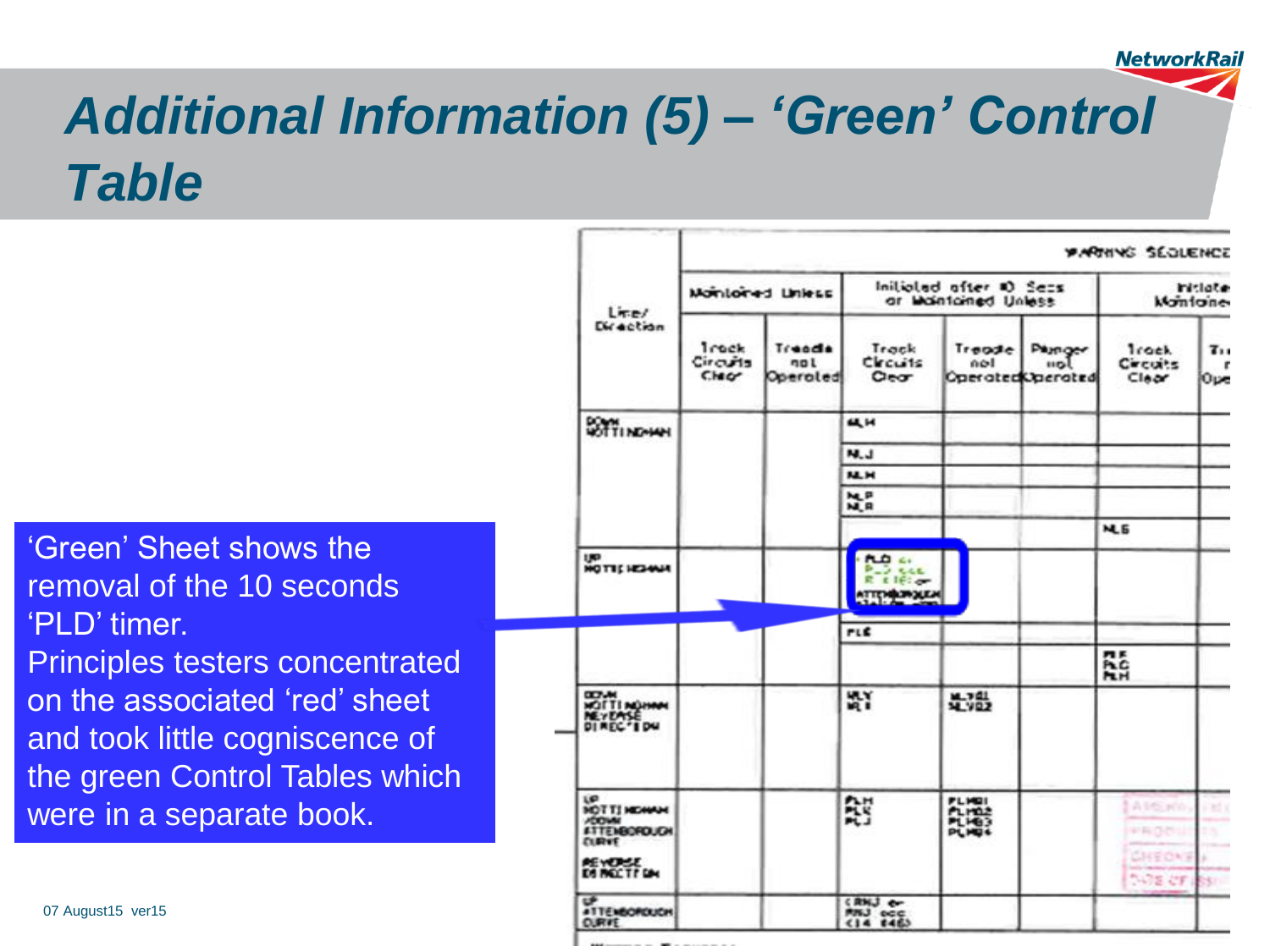

### *Additional Information (6) – Data Extract*

Attenborough SSI data was initially written in 2009 as part of the South Erewash scheme, in accordance with the required of SSI Data Preparation Guide SSI8003 Sections'102 & 104.

### **ATTENBOR(14) IPT.dat (Input Data files) – Extract**